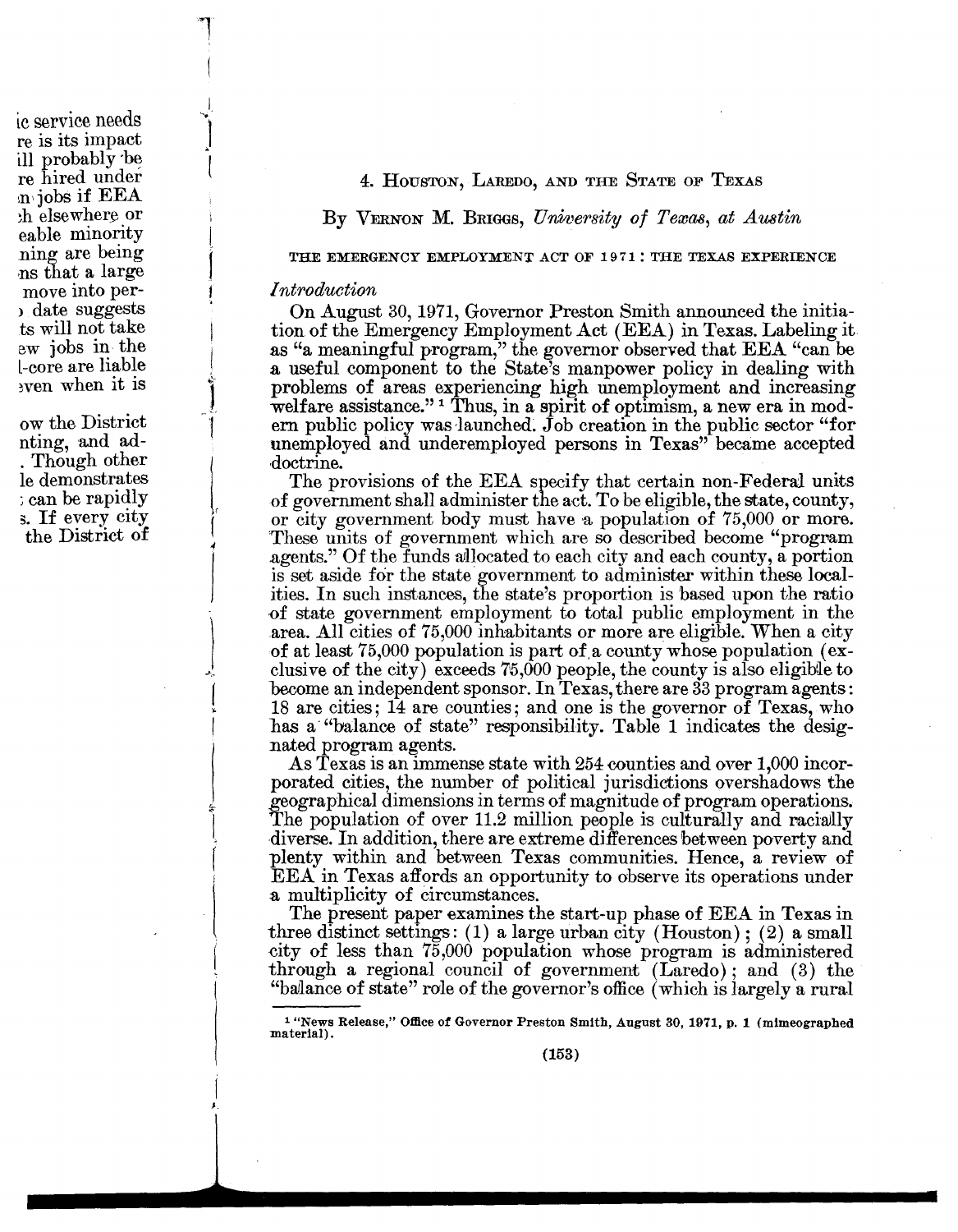responsibility). In some instances, the experience of Texas can be expected to resemble that of other states; in other respects, there are unique features to the Texas situation. This review will seek to highlight both.

|  | TABLE 1.-LIST OF PROGRAM AGENTS FOR ADMINISTRATION OF EMERGENCY EMPLOYMENT PROGRAM IN TEXAS |  |  |
|--|---------------------------------------------------------------------------------------------|--|--|

| Cities (18)   | Counties (14)                    | States (1)               |
|---------------|----------------------------------|--------------------------|
|               |                                  | <b>Balance of State.</b> |
|               | $Bexar_{\dots}$                  |                          |
|               | $Brazoria$ <sub>-------</sub>    |                          |
| Austin        | Cameron                          |                          |
| Beaumont.     | Dallas $\overline{\phantom{a}1}$ |                          |
|               | Denton.                          |                          |
| Dallas        | Galveston                        |                          |
| El Paso       | Grayson                          |                          |
|               |                                  |                          |
| Garland       | Harris                           |                          |
| Houston       |                                  |                          |
| Irving        |                                  |                          |
|               | $Smith$ $\ldots$                 |                          |
| Odessa        |                                  |                          |
| Pasadena      |                                  |                          |
|               |                                  |                          |
| Waco          |                                  |                          |
| Wichita Falls |                                  |                          |

Source: U.S.Department of Labor.

**--**

The Emergency Employment Act was touted at early meetings of state and federal officials as being a pioneering farm *af* revenue sharing in which the federal government would supply dollars with a minimum *af* federal restrictians. Flexibility at the local level was seen *to'* be a key feature of EEA. Moreover, the fact that the President deelared that the first 1,000 jabs were *to'* be filled by Labar Day added *ta* the belief *af* Texas afficials that federal stipulatians and restrictians would be scant and local initiative encouraged. As will be shown, however, the use of EEA as a prototype for other forms of federal revenue sharing has proven to be a myth. EEA has become yet another grant-in-aid program with all of the attendant administration. and coordination problems that its presence adds to an already overburdened panoply of manpower endeavors. In this sense, the opportunity to examine the viability of both revenue sharing and public service employment has been largely eclipsed. The test now is whether ar nat state and lacal gavernments can maintain any semblance *af* order in the light of the added complications of still another Federally impased categarical aid pragram. As one Texas manpawer afficial wryly commented:

It is strange that in an era of increasing talk about decentralization and decategarization that we get anather pragram that is bath a' new categary *af* pragram cancern and which is highly centralized in Washington with respect to the most minute operational details.

# *General Bad-cgrml.nd of EEA in Texas*

From the outset, the effort of state officials to understand adequately and to implement in good faith the provisions of EEA has been betrayed by either confusion or indifference at the Federal level. Whether it has been the speed by which the program came into being or the widely known opposition of the Nixon Administration to the concept

of public serv what little su< curred largely The difficult ment of the p distribution w weight to the rate) and the s the state allotn (a) 50 perc the number *af* unemployed pe

**--t**

I ".

J (

1

,

I  $\vert$ 

 $\int$  $\tilde{1}$ 

> $\int$  $\tilde{t}$

I

 $\leqslant$  $\frac{1}{2}$ . I

J i

 $\mathbf{I}$ 

~

 $\blacktriangle$ 

(b) 50 perc employment so played people force to the tot of  $4\frac{1}{2}$  percent

The two fac formula. Unde  $$11.7$  million  $\sqrt{ }$ the paltry sum qualify for any  $for$  Section  $5)$ below  $4\frac{1}{2}$  perc ment reeeived was more in lin one state spok Reagan has a n but we refuse 1 those in Texas' while Texas re tributian smell cretianary fun'

As the sum i: is inconceivable program agent the massive soc public needs" ( partment of La ment formula. it was impassil Texas allotmen of distruct were "All we *gat* bac and the absolut the Texas figur gram IS guaran state officials. T own political n the program." applied to the \$ received by the no way in which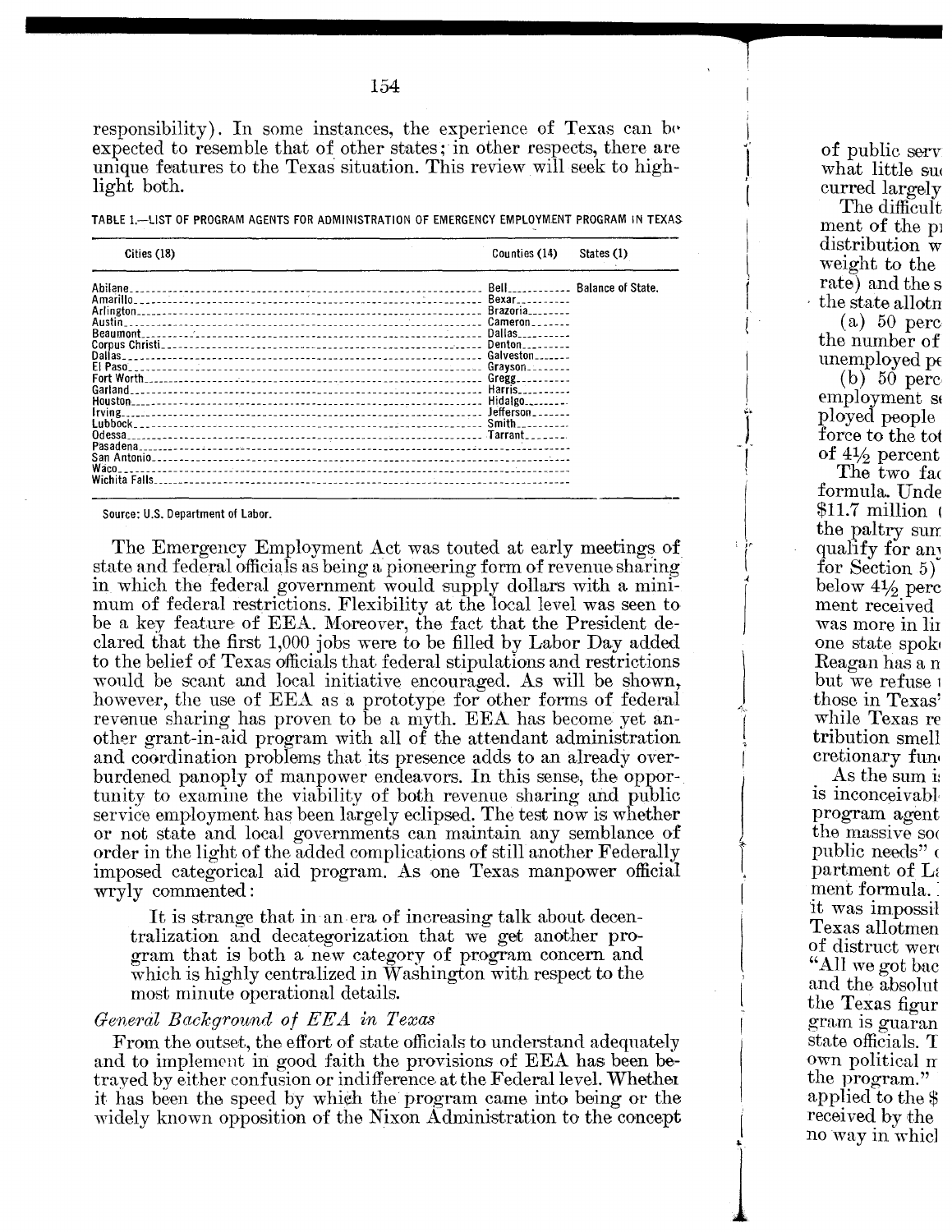exas can be ts, there are eek to high-

PROGRAM IN TEXAS

States (1)

**Balance of State.** 

 $\gamma$  meetings of venue sharing with a miniel was seen to President deor Dav added ad restrictions rill be shown,  $\,\mathrm{ms}$  of federal ecome yet anidministration already overise, the opporng and public now is whether  $\sigma$  semblance of ther Federally npower official

out decenother promeern and spect to the

tand adequately A has been bel level. Whether to being or the n to the concept of public service employment, the result has been the same. Namely, what little success that EEA has attained to date in Texas has occurred largely in spite of, not because of, federal government actions.

The difficulties began almost concurrently with the public announcement of the program. The Section 5 allotment went to all states. The distribution was based upon a two-pronged formula that gave equal weight to the *number* of unemployed (not the actual unemployment rate) and the severity of unemployment in each state. More specifically, the state allotments were determined as follows:

(a) 50 percent of the Section 5 allotment came from the ratio of the number of unemployed people in each state to the total number of unemployed people in the nation.

(b) 50 percent of the Section 5 allotment was based upon an unemployment severity factor as a ratio of the total number of unemployed people in each state in excess of 41/2 percent of the state's labor force to the total number of unemployed people in the nation in excess of  $4\frac{1}{2}$  percent of the nation's labor force.

The two factors, in turn, are averaged to get the state allocation formula. Under this procedure for Section 5, Texas received a total of \$11.7 million (or roughly about 2 percent of the total). Apparently, the paltry sum received by Texas was due to the fact that it did not qualify for any money under factor (b) above (i.e., the severity factor for Section 5) since the overall state unemployment rate was slightly below  $4\frac{1}{2}$  percent at the time of the calculation. The small apportionment received by Texas has raised strong feelings that the allocation was more in line with political considerations than economic needs. As one state spokesman caustically stated: "We all know that Governor Reagan has a more difficult situation in California than we do in Texas but we refuse to believe that his problems are eight times worse than those in Texas" (California received  $$100,450,000$  in Section 5 money while Texas received \$11,780,000). He added, "The EEA money distribution smells of politics." The distribution of the Secretary's discretionary funds for special projects has added to this impression.

As the sum is so small for the nation's fourth most populous state, it is inconceivable that once the money is divided among the numerous program agents, EEA could have any significant impact upon either the massive social needs of the citizenry of Texas or the vast "unmet" public needs" of the state. Hence, inquiries from the state to the Department of Labor (DoL) began at once over the nature of the allotment formula. Despite repeated requests from state manpower officials, it was impossible to obtain the precise figures that were used for the Texas allotment or to find out how they were derived. Thus, the seeds of distruct were sowed from the outset. As one State spokesman said, "All we got back from our inquires to DoL were hypothetical examples and the absolute dollar totals; we could never ascertain precisely how the Texas figure was computed." He added, "The failure of any program is guaranteed when Federal officials withhold information from state officials. They forget that we have to explain these figures to our own political mentors; when we can't do it, we look bad and so does the program." Eventually the formula was received but when it was applied to the \$600 million figure, it still did not give the total that was received by the state. More importantly, however, there was absolutely no way in which the state officials could verify the numbers used by the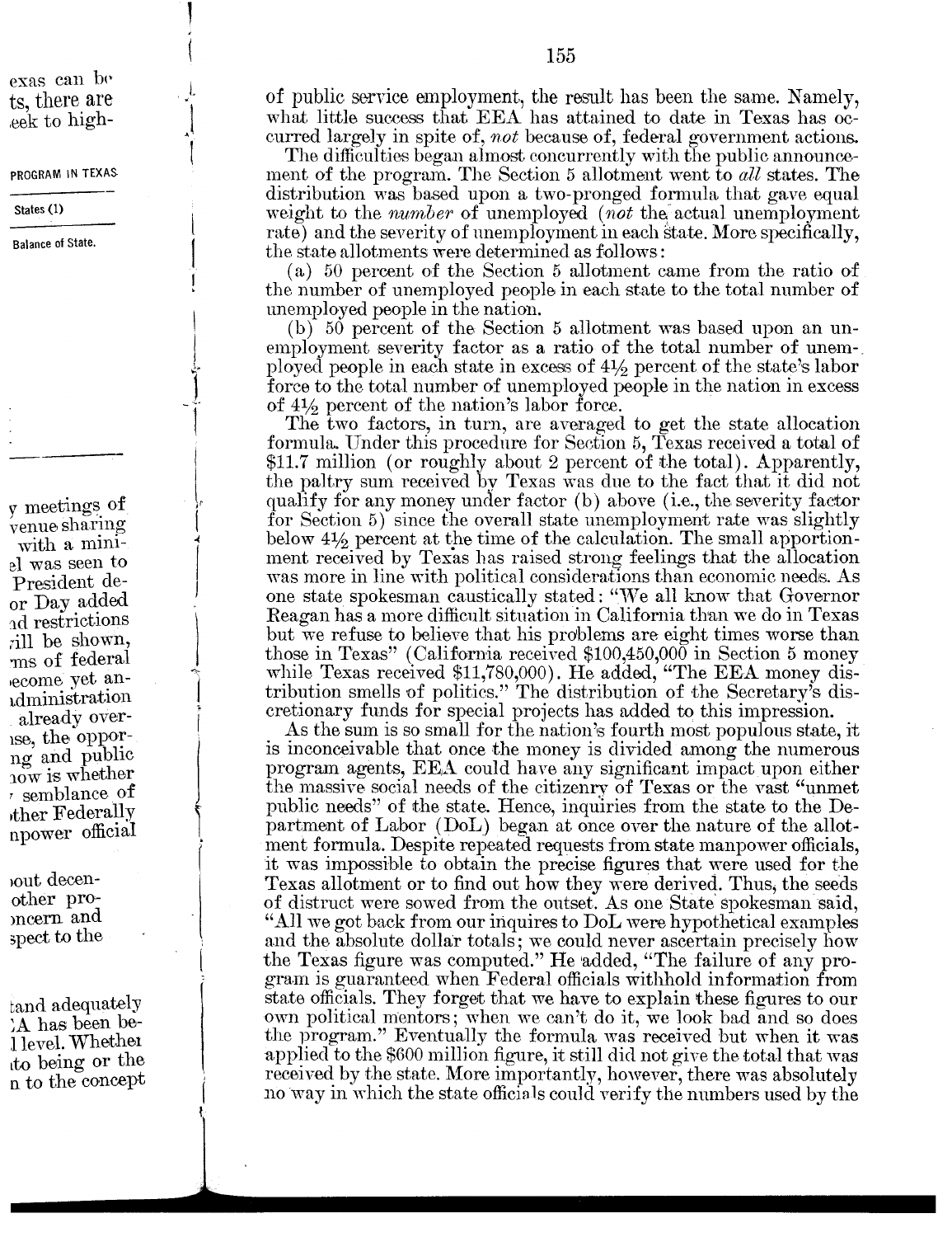**-**

Department of Labor. That is to say, ior factor (a) above (i.e., the absolute number of unemployed), unemployment numbers for the state are unavailable from the Household Survey. Thus, it is impossible for the state officials to know how the number of unemployed people in their state compares with that of the nation as a whole. In addition, the factor (b) above (i.e., the severity factor) does *not* appear in the legislation as a required consideration for the Section 5 apportionments. Hence, Texas was arbitrarily rendered ineligible for any funds under this factor which determined half of the dollar distribution. The feeling among state officials was that those localities in Texas that had unemployment rates in excess of  $4\frac{1}{2}$  percent were denied access to funds that cities in other states with a state unemployment rate in excess of  $4\frac{1}{2}$  percent received.

The money issue represents only the beginning of the difficulties that plagued the early life of EEA. A more serious problem was the rapid alteration in the character of the program as perceived from the local and state levels. One state official sarcastically commented:

The seeds of decay were built into the program. The haste at the Federal level meant that there was virtually no planning before EEA began. We were told, "if you are warm we will fund you." Hence, Section V was initiated in the absence of guidelines. We at the state, level made a lot of decisions to our political units. Then, suddenly, all the rules of the game changed. EEA has become increasingly' restrictive to the point wherein it is not revenue sharing at all now; rather it is simply another form of grant in aid. In the meantime, we have had to go back on our word and reverse many of the decisions that we made on our own initiative.

An official with long experience in the manpower policy area comprepared EEA with other program efforts :

Guidelines, rules, and regulations are designed to protect the bureaucracy. All programs have them but, in my experience, EEA seems to have more than most. The legislation itself is fairly simple. The rules and regulations are much more complex. But on top of all of these have come numerous "issu:. ances" from the regional office all of which have tended to make EEA more rigid.

Thus, a climate of confusion and distrust has been the inevitable result. "We were told by the Feds in August [1971] to implement now, plan later, and don't get in the way," synthesized a state official. Much of what follows is the result.

Of the \$11.7 went directly t went to the go in Texas amon The governo

**--t-**

 $\mathbf{I}$ " J (

..~ J -,

I

! Jlt- ( *J*

I J  $\left($ 

J.

I

i

 $\boldsymbol{\mu}$ 

The first perta of the other 3. state employm agents. It, then the governor's ond responsibi Section  $5$  the mer and \$3.7 n

TABLE 2.-API

| Program agent                    |
|----------------------------------|
| Cities:                          |
| Abilene                          |
| Amarillo__________               |
| Arlington___________             |
| Austin_______ <b>__</b> ___      |
| Beaumont                         |
| Corpus Christi <sub>corpe</sub>  |
| Dallas_____________              |
| El Paso                          |
| Fort Worth________               |
| Garland                          |
| Houston___________               |
| rving_____________               |
| Lubbock __________               |
| Odessa____________               |
| Pasadena <sub>---------</sub>    |
| San Antonio_______               |
|                                  |
| Wichita Falls_______             |
| <b>Counties:</b>                 |
| Bell<br>--------------           |
| <b>Bexar______________</b>       |
| Brazoria <sub>-----</sub> ------ |
| $Cameron$ <sub>-----------</sub> |
| Dallas____________               |
| Denton____________               |
| Galveston__________              |
| Grayson                          |
| Gregg______________              |
| Harris____________               |
| Hidalgo___________               |
| Jefferson <sub>----------</sub>  |
| Smith <sub>--------------</sub>  |
| Tarrant___________               |
| Subtotal<br>Balance of Texas     |
| <b>Total___________</b>          |

Source: U.S. Departmel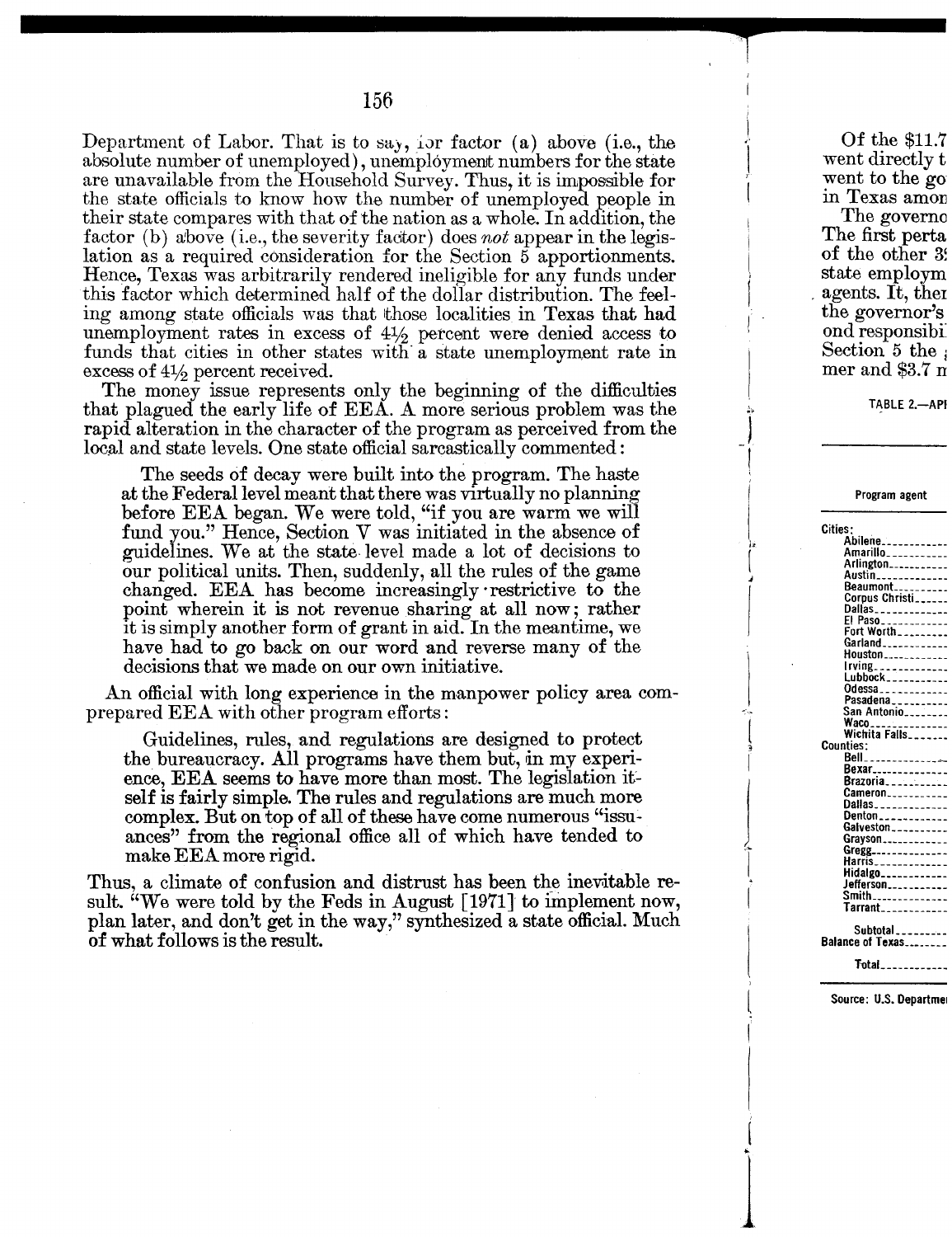ove (i.e., the for the state apossible for ed people in addition, the · in the legisortionments. funds under on. The feelxas that had jed access to ment rate in

he difficulties blem was the ived from the nented:

The haste planning  $\frac{1}{2}$  we will bsence of cisions to the game  $7e$  to the  $\pi$ ; rather ntime, we ny of the

licy area com-

to protect 1v experislation itnuch more rous "issutended to

, inevitable renplement now, e official. Much

Of the \$11.7 million received by Texas under Section 5, \$7 million went directly to the 32 city and county program agents. The remainder went to the governor of Texas. Table 2 indicates the dollar allocation in Texas among the 33 program agents.

The governor has two roles to play in the administration of the act. The first pertains to the state agency jobs in the political jurisdictions of the other 32 program agents. Table 3 indicates the proportion of state employment within the political jurisdictions of other program agents. It, therefore, indicates the division of Section 5 funds between the governor's office and the local mayors and county judges. The second responsibility refers to the "balance of state responsibility." Under Section 5 the governor received slightly over \$1 million for the former and \$3.7 million for the latter.

TABLE 2.-- APPORTIONMENT OF EEA TITLE V FUNDS TO PROGRAM AGENTS IN TEXAS. 1971

[In thousands of dollars]

| Program agent                                  | <b>Total funds</b><br>for<br>jurisdiction | <b>Funds to</b><br>program agent<br>for local<br>iobs | <b>Funds to</b><br><b>State</b><br>government |
|------------------------------------------------|-------------------------------------------|-------------------------------------------------------|-----------------------------------------------|
| Cities:                                        |                                           |                                                       |                                               |
|                                                | <b>\$84.2</b>                             | \$84.2                                                | 0                                             |
| Amarillo                                       | 112.3                                     | 85.6                                                  | \$26.6                                        |
|                                                | 67.4                                      | 67.4                                                  | 0                                             |
| Austin…<br>----------------------------------- | 185.2                                     | 64.7                                                  | 120.5                                         |
|                                                | 207.8                                     | 168.1                                                 | 39.7                                          |
| Corpus Christi <sub>n</sub>                    | 256.4                                     | 229.4                                                 | 27.0                                          |
|                                                | 875.7                                     | 724.9                                                 | 150.7                                         |
| E! Paso                                        | 357.9                                     | 292.9                                                 | 64.9                                          |
|                                                | 548.1                                     | 500.7                                                 | 47.4                                          |
|                                                |                                           |                                                       |                                               |
|                                                | 84.2                                      | 84.2                                                  | 0                                             |
|                                                | 965.5                                     | 806.1                                                 | 159.4                                         |
|                                                | 101.0                                     | 101.0                                                 | 0                                             |
|                                                | 145.9                                     | 43.0                                                  | 102.9                                         |
|                                                | 78.6                                      | 78.6                                                  | 0                                             |
|                                                | 56.1                                      | 56.1                                                  | $\mathbf{0}$                                  |
| San Antonio                                    | 1.033.6                                   | 974.7                                                 | 58.9                                          |
| Waco                                           | 143.0                                     | 117.0                                                 | 26.0                                          |
|                                                | 73.0                                      | 73.0                                                  | 0                                             |
| Counties:                                      |                                           |                                                       |                                               |
|                                                | 50.5                                      | 50.5                                                  | $\bf{0}$                                      |
|                                                | 44.9                                      | 44.9                                                  | 0                                             |
| Brazoria                                       | 56.1                                      | 56.1                                                  | 0                                             |
|                                                | 313.1                                     | 278.7                                                 | 34.4                                          |
|                                                | 376. I                                    | 376.1                                                 | 0                                             |
|                                                | 39.3                                      | 39.3                                                  | O                                             |
|                                                | 190.1                                     | 99.8                                                  | 90.2                                          |
|                                                | 92.1                                      | 92.1                                                  | 0                                             |
|                                                | 89.8                                      | 89.8                                                  | 0                                             |
|                                                | 404.2                                     | 404.2                                                 | 0                                             |
|                                                |                                           |                                                       |                                               |
|                                                | 307.9                                     | 276.0                                                 | 31.9                                          |
|                                                | 140.3                                     | 113.6                                                 | 26.7                                          |
|                                                | 78.6                                      | 78.6                                                  | 0                                             |
|                                                | 516.5                                     | 471.8                                                 | 44.7                                          |
| Subtotal_                                      | 8,075.3                                   | 7.023.4                                               | 1,051.9                                       |
|                                                | 3,704,7                                   |                                                       | 3,704.7                                       |
|                                                |                                           |                                                       |                                               |
| Total_                                         | 11,780.0                                  | 7,023,4                                               | 4,756.6                                       |

Source: U.S. Department of Labor.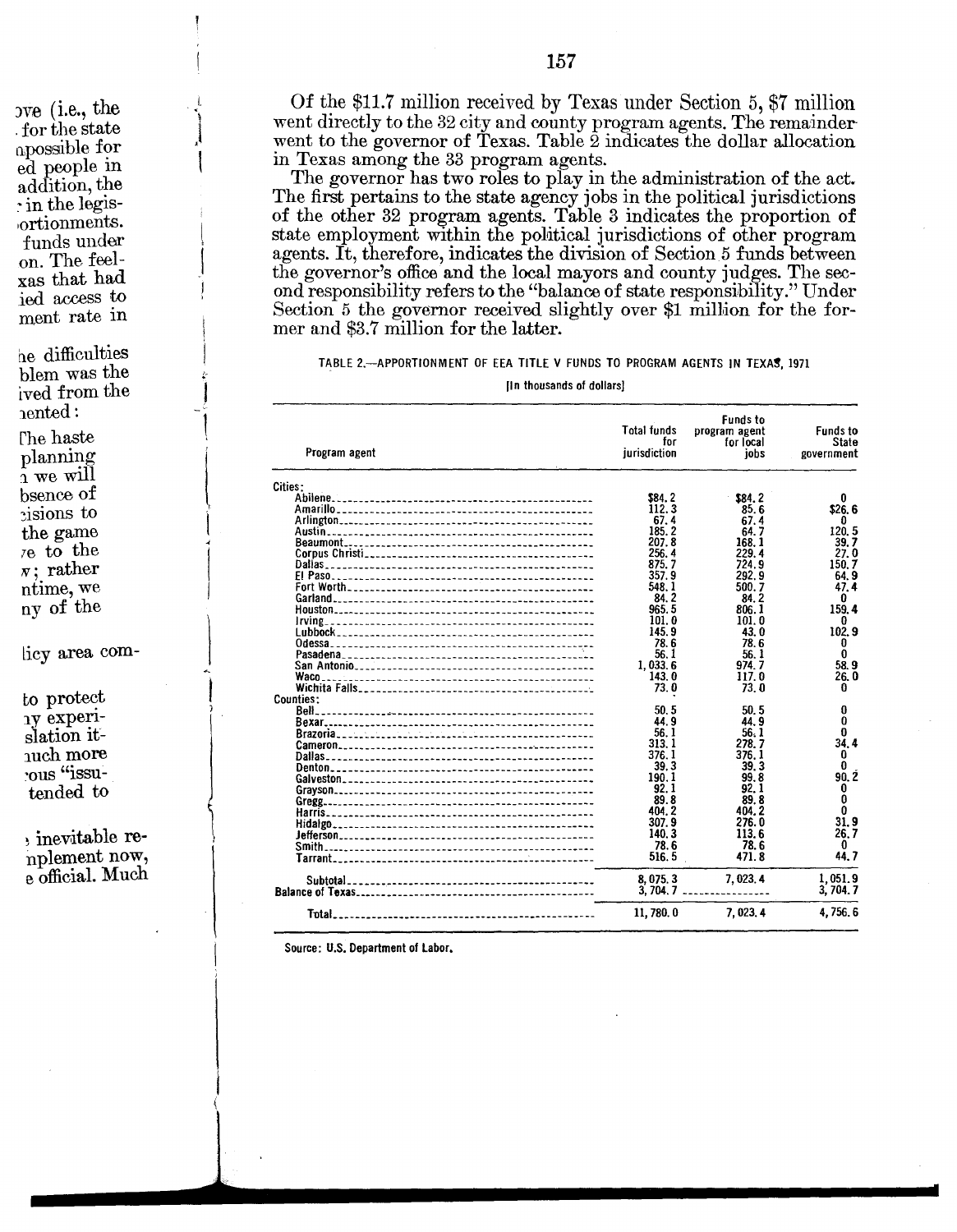|                                             | Local     | State   | Federal | Total   | State as a<br>percent<br>of total |
|---------------------------------------------|-----------|---------|---------|---------|-----------------------------------|
| Abilene________________________________     | 2.725     | 680     | 1, 175  | 4,580   | 14.8                              |
|                                             | 5.510     | 2.090   | 1.215   | 8.815   | 23.7                              |
| Arlington_____________________________      | 2.115     | 225     | 210     | 2.550   | 8.8                               |
| Austin .<br>------------------------------- | 10,325    | 30, 550 | 6,090   | 46.965  | 65.0                              |
| Beaumont______________________________      | 4.225     | 1,135   | 580     | 5,940   | 19.1                              |
| Corpus Christi_________________________     | 6,025     | 1.450   | 6.100   | 13, 575 | 10.7                              |
|                                             | 27,975    | 8.250   | 11,700  | 47.925  | 17.2                              |
|                                             | 10,220    | 3.850   | 7.150   | 21.720  | 18.1                              |
|                                             | 13,040    | 2.110   | 9.250   | 24,400  | 8.6                               |
|                                             | 1.935     | 400     | 225     | 2.560   | 15.6                              |
| Houston________________________________     | 49.695    | 12,045  | 11,230  | 72.970  | 16.5                              |
| living_________________________________     | 2.155     | 445     | 250     | 2.850   | 15.6                              |
| Eubbock______________________________       | 4.457     | 7,018   | 1,890   | 13,365  | 53.0                              |
| Odessa________________________________      | 2.835     | 200     | 300     | 3.335   | 6. 0                              |
| Pasadena____________________________        | 2,890     | 575     | 350     | 3.815   | 15.1                              |
| San Antonio__________________________       | 26.895    | 4.000   | 39, 355 | 70.250  | 5.7                               |
| Waco<br>--------------------------------    | 3.950     | 1.275   | 1.800   | 7.025   | 18.1                              |
| Wichita Falls________________________       | 2.680     | 2,380   | 3.190   | 8.190   | 29.1                              |
| Bell<br>---------------------------------   | 2.735     | 175     | 5.215   | 8.125   | 2, 2                              |
| Bexar________________________________       | 1.480     | 270     | 3.515   | 5.265   | 5.1                               |
| Brazoria                                    | 4,850     | 895     | 170     | 5.915   | 15. 1                             |
| Cameron_____________________________        | 4.850     | 710     | 910     | 6.470   | 11.0                              |
|                                             | 11.635    | 175     | 405     | 12, 215 | 1.4                               |
|                                             | 6.055     | 1.155   | 200     | 7,410   | 15.6                              |
|                                             | 500<br>5. | 6.100   | 1.250   | 12.850  | 47.5                              |
| Galveston______________________________     | 2.200     | 290     | 1.000   | 3,490   | 8.3                               |
| Grayson_______________________________      | 2.630     | 150     | 300     | 3,080   | 4.9                               |
|                                             |           |         |         |         | 2.4                               |
| Harris__________________________________    | 3.020     | 195     | 4,800   | 8.015   |                                   |
| Hidalgo                                     | 7.000     | 950     | 1,220   | 9.170   | 10.4                              |
|                                             | 2.820     | 880     | 920     | 4,620   | 19. 0                             |
| Smith_________________________________      | 2.760     | 820     | 370     | 3.950   | 20.8                              |
| Tarrant_______________________________      | 6.565     | 630     | 90      | 7,285   | 8.6                               |

<sup>1</sup> These are counties whose population equals or exceeds 75,000 excluding those cities in the county equal to or exceeding 75,000.

Source: Texas Employment Commission.

Since the \$1 million given to the governor for state jobs within the political jurisdiction of other program agents is so small when divided into so many pieces, it was suggested that the governor do as his counterparts in some other states have done. Namely, he should—as a goodwill gesture—give this money to the respective city mayors or county judges to add on to their own programs. But state politics dominated the decision-making process and the governor's staff rejected the suggestion. Instead the administration of all state aspects of EEA was given to a newly created state agency, the Texas Department of Community Affairs. Thus, the governor's office became responsible for \$4.7 million of Section 5 money in Texas (or about 40 percent of the total). One million dollars of this sum had to be spent upon the residents of the other political jurisdictions who were program agents. Although this money is tied to these residents, it is not tied to the jobs which can be located outside of the designated political areas. "But," said one program official, "the residency requirement is very hard to enforce in reality since we can only interpret residency as the address given on an application form."

With respect to the remaining \$3.7 million given to the governor and designated for "balance of state," it was immediately recognized that in a state as large as Texas the program could not be directly administered from the state capitol. In this instance, the governor's role is largely restricted to a rural responsibility which extends over 240 counties. C. governor would ment  $(COG's)$ tions of local g ning on a multi with a COG. Pr ment with hun almost exclusive planning, and " Although the Texas to admin that only one o source of numer ment of Labor of its program  $\epsilon$ guidelines, rule guidance in thi seen subsequent the uncertainty acute-problem the COG's. The turing into this that EEA woul under the pleth hour," numerou have caused em between the Ct phase of EEA. goals and proce stood. As it sta and the COG's Texas.

Before procee Laredo, and wi source of funds bution of  $\$250_1$ Section 6 funds ment. The criter exceeded 6 perce act. Of the \$9  $$3,556,900$  (or 1 designated. For receive funds b rate, funds were for residents of the unemploym Section 6 funds In this latter in who within the funds. Under S county, and loc employing agen

TABLE 3.-PUBLIC EMPLOYMENT IN TEXAS COUNTIES I AND CITIES OVER 75,000, MAY 1971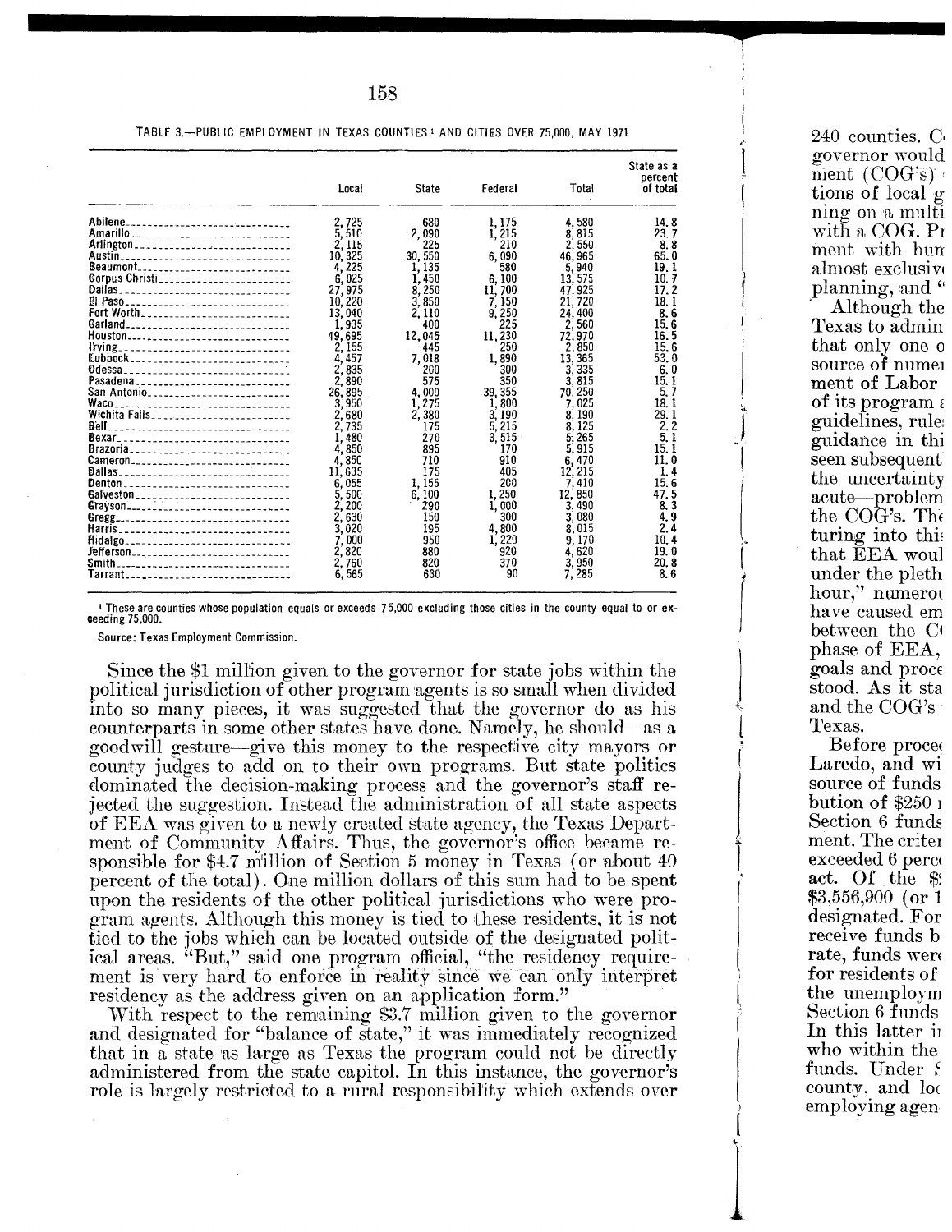**MAY 1971** 

| iotal                                                                                                                                                                                                                                                                                                                                                   | State as a<br>percent<br>of total                                                                                                                                                                                                                                                                                                                                  |
|---------------------------------------------------------------------------------------------------------------------------------------------------------------------------------------------------------------------------------------------------------------------------------------------------------------------------------------------------------|--------------------------------------------------------------------------------------------------------------------------------------------------------------------------------------------------------------------------------------------------------------------------------------------------------------------------------------------------------------------|
| 580<br>815<br>550<br>965<br>940<br>,<br>575<br>,<br>925<br>,<br>720<br>,<br>400<br>うつけ アルバー<br>560<br>970<br>850<br>365<br>335<br>$\{3, 3, 7, 3, 8, 8\}$<br>815<br>250<br>025<br>190<br>$\frac{25}{2}$<br>1<br>$3, 265$<br>$5, 915$<br>$6, 27$<br>$7, 410$<br>$850$<br>$3, 490$<br>$3, 080$<br>$8, 015$<br>$9, 170$<br>$4, 620$<br>$3, 950$<br>285<br>7 | 14.8<br>23. 7<br>8.<br>8<br>65.<br>0<br>ı<br>19.<br>10.<br>7<br>17.<br>$\frac{1}{2}$<br>18.<br>ı<br>6<br>8.<br>15. 6<br>16.5<br>15.6<br>53.<br>0<br>6.<br>0<br>15.<br>1<br>$\frac{15}{2}$ .<br>29.<br>2<br>1<br>1<br>2<br>5,<br>1<br>l<br>15.<br>0<br>1.<br>4<br>1<br>į.<br>15.6<br>47.5<br>8. 3<br>$\frac{4}{2}$<br>9<br>4<br>10.<br>19.<br>0<br>20.<br>8<br>8. 6 |

county equal to or ex-

bs within the when divided nor do as his  $\frac{1}{2}$  should—as a ity mayors or state politics nor's staff re-1 state aspects Texas Departice became re- $\frac{1}{2}$  (or about 40) ad to be spent. who were prodents, it is not signated politdency requireonly interpret  $\mathbf{L}^{22}$ 

o the governor tely recognized not be directly the governor's h extends over 240 counties. Consequently, it was decided from the outset that the governor would implement his role through the 24 councils of government (COG's) that exist in Texas. The COG's are voluntary associations of local governments whose role has been largely one of planning on a multi-county basis. Not all counties have elected to affiliate with a COG. Prior to EEA, the COG's had experienced little involvement with human resource programs. Rather, their role had been almost exclusively centered upon land use planning, natural resource planning, and "bricks and mortar projects."

Although the use of COG's was the *only* feasible way available for Texas to administer its immense "balance of state" role (it is believed that only one other state has adopted this approach), it has been a source of numerous difficulties between the state and the U.S. Department of Labor (DoL). One state official said "the DoL acts as if all of its program agents are cities and counties with respect to its written guidelines, rules, and regulations which means we have had a lack of guidance in this vital area of program administration." As will be seen subsequently when the "balance of state" operations are reviewed, the uncertainty in federal regulations has caused numerous—often acute—problems for state officials with respect to their relations with the COG's. The governor's office sold the COG's on the idea of venturing into this new area of human resource activities on the basis that EEA would be extremely flexible, but as EEA rapidly mortified under the plethora of red tape and "a philosophy that changes by the hour," numerous contradictions in interpretations and explanations have caused embarrassment and triggered dissatisfaction among and between the COG's and state officials. During the implementation phase of EEA, there should have been a freeze on red tape until the goals and procedures could have been clearly determined and understood. As it stands, a "credibility gap" has arisen between the state and the COG's which may hinder the long-term prospects for EEA in Texas.

Before proceeding with the specific discussion of EEA in Houston, Laredo, and with the COG's, mention should be made of the second source of funds from EEA. Section 6 of the act provided for a distribution of \$250 million nationally during the first year. Four-fifths of Section 6 funds were allocated on the basis of severity of unemployment. The criterion was that the unemployment rate in the target areas exceeded 6 percent for three consecutive months prior to passage of the act. Of the \$200 million distributed nationally, Texas received  $$3,556,900$  (or 1.7 percent of the total). No new program agents were designated. For those program agents in Texas which were eligible to receive funds because they had a 6 percent or higher unemployment rate, funds were made available directly to be used at their discretion for residents of their jurisdictions. For other program agents in which the unemployment rate was less than 6 percent, they may receive Section 6 funds if they had an "eligible area" within their boundaries. In this latter instance, however, the Secretary of Labor designated who within the program agent's jurisdiction would receive Section 6 funds. Under Section 6, all jobs established have to be with city, county, and local institutions. The state government cannot be an employing agency. (Table 4)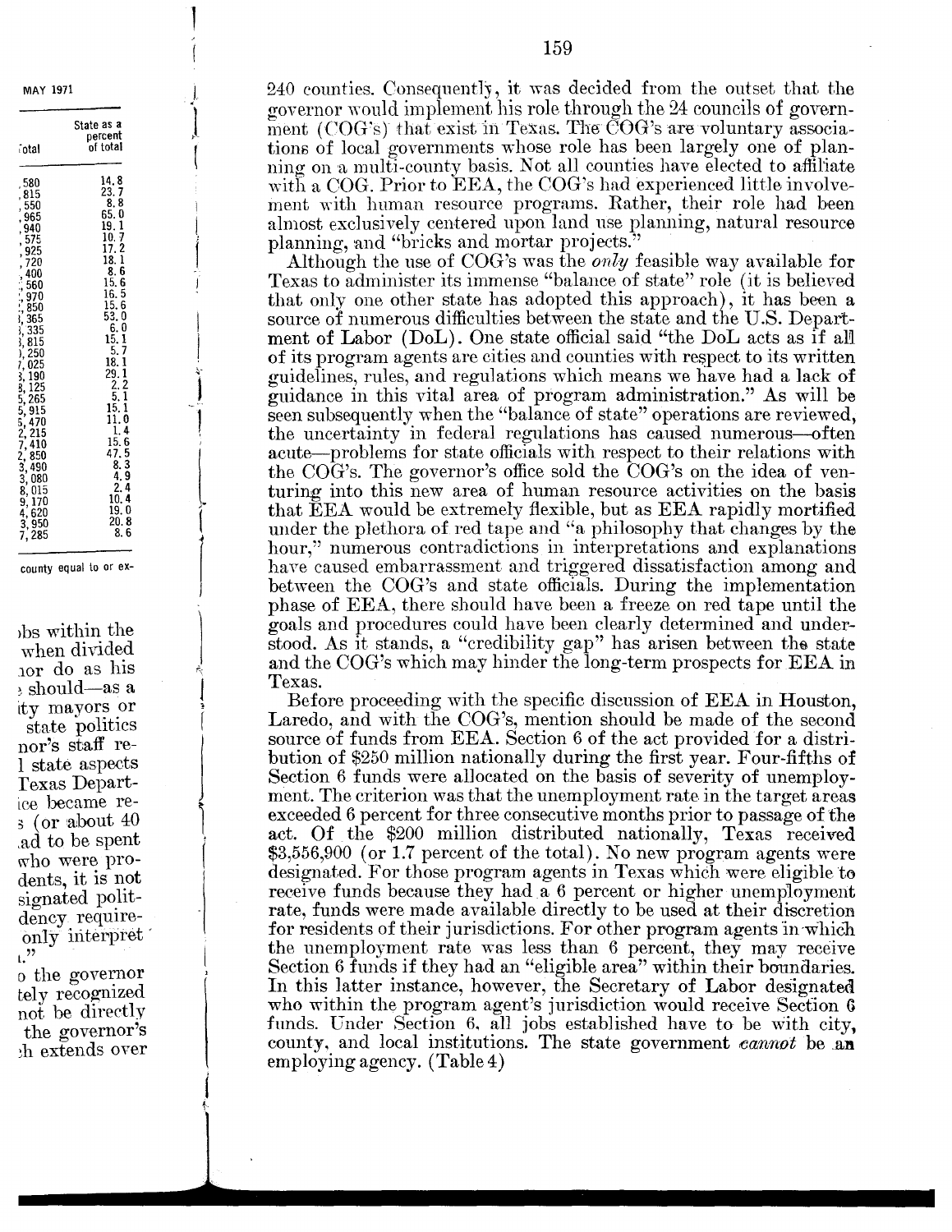## TABLE 4.-APPORTIONMENT OF EEA SEC. 6 FUNDS TO PROGRAM AGENTS IN TEXAS, 1971

[Dollars in thousands]

|                                                                      | 27.1 | \$61.1<br>$$61.1$<br>101.2<br>93.7<br>210.6<br>38.8<br>70.0<br>$102.6$<br>238.4 |
|----------------------------------------------------------------------|------|---------------------------------------------------------------------------------|
|                                                                      |      |                                                                                 |
|                                                                      |      |                                                                                 |
|                                                                      |      |                                                                                 |
|                                                                      |      |                                                                                 |
|                                                                      |      |                                                                                 |
|                                                                      |      |                                                                                 |
|                                                                      |      |                                                                                 |
|                                                                      |      |                                                                                 |
|                                                                      |      |                                                                                 |
|                                                                      |      |                                                                                 |
|                                                                      |      |                                                                                 |
|                                                                      |      | $46.1$                                                                          |
|                                                                      |      | 52.5                                                                            |
|                                                                      |      | 33.0                                                                            |
|                                                                      |      | $41.0$ $\ldots$ $\ldots$ $\ldots$                                               |
|                                                                      |      | $40.2$                                                                          |
|                                                                      |      | 25.5                                                                            |
|                                                                      |      | 29.8                                                                            |
|                                                                      |      | 29.8                                                                            |
|                                                                      |      | 344.4<br>432.6                                                                  |
|                                                                      |      |                                                                                 |
|                                                                      |      | 490.2                                                                           |
|                                                                      |      | 45.6                                                                            |
|                                                                      |      | $45.6$                                                                          |
|                                                                      |      | 238.2                                                                           |
|                                                                      |      | 167.8                                                                           |
|                                                                      |      | 1.076.1                                                                         |
| Balance of Texas (parts)<br>Balance of Texas (parts)<br>Bowie County |      |                                                                                 |
|                                                                      |      | 43.4                                                                            |
|                                                                      |      | $27.3$                                                                          |
|                                                                      |      | 119.9                                                                           |
|                                                                      |      | $48.2$                                                                          |
|                                                                      |      | $112.1$                                                                         |
|                                                                      |      |                                                                                 |
|                                                                      |      | $34.8$                                                                          |
|                                                                      |      | $359.5$                                                                         |
|                                                                      |      | $41.0$<br>$36.1$ . The set of $\sim$                                            |
|                                                                      |      | $86.2$                                                                          |

<sup>1</sup> By the Secretary of Labor.

Source: U.S. Department of Labor.

State officials in Texas protested strongly to DoL concerning the allocation of Section 6 funds. Basically, the criticisms were twofold: equity and competence. With respect to the equity issue, program agents with 6 percent or higher unemployment compete with other program agents in Texas for Section 5 funds (as discussed earlier) but are then eligible for the limited Section 6 funds. But in other states in which the state unemployment rate exceeded 6 percent, those program agents with a 6 percent or higher unemployment rate were eligible for severity factor funds from both Section 5 and Section 6. Thus. cities like Laredo, Texas (with an unemployment rate at the time of the *allocation* of 9 percent), had to compete with all other cities, counties, and COG's in Texas for Section 5 funds but received special funds only from Section 6. A comparable city with a 9 percent unemployment rate in a state with 6 percent or more unemployment had access to more funding opportunities since it would obtain money both from Section 5 and 6 on the basis of severity. The second criticism put forth by state officials dealt with an arbitrary decision by the Secretary that Section 6 funds would be distributed automatically to program agents if they had an unemployment rate in excess of 6 percent but by his office if their

rate was less the priate jurisdict

> Implicit high unem Section VI petence to ployment r

The equity arg is essentially a between levels did alter slight Using a portio reserved for sp 100. (Table 5).

Texas receive (Table 6) Whe employment, es ment in Texas. it engendered i ponder if all of and city official Texas and the significant imp.

TABLE 5.-APPORTIONM

### Program agent

| Corpus Christi (part)<br>Dallas (part): South Dallas<br>Bexar County<br>Balance of Texas (parts):<br>Val Verde __________<br>La Salle <sub>-------------</sub><br>Kerr________________<br>Jasper <sub>--------------</sub> |
|----------------------------------------------------------------------------------------------------------------------------------------------------------------------------------------------------------------------------|
| Total <sub>-22222222222</sub>                                                                                                                                                                                              |
|                                                                                                                                                                                                                            |

<sup>1</sup> By Secretary of Labor. Source: Office of Governo

TABLE 6 .- A COMPAI

#### Source of EEA funds

Formula distribution of sec. Discretionary distribution b<br>Formula distribution of sec.<br>Discretionary distribution o

Total distribution of Percent recieved by Texas.

Source: Various publicati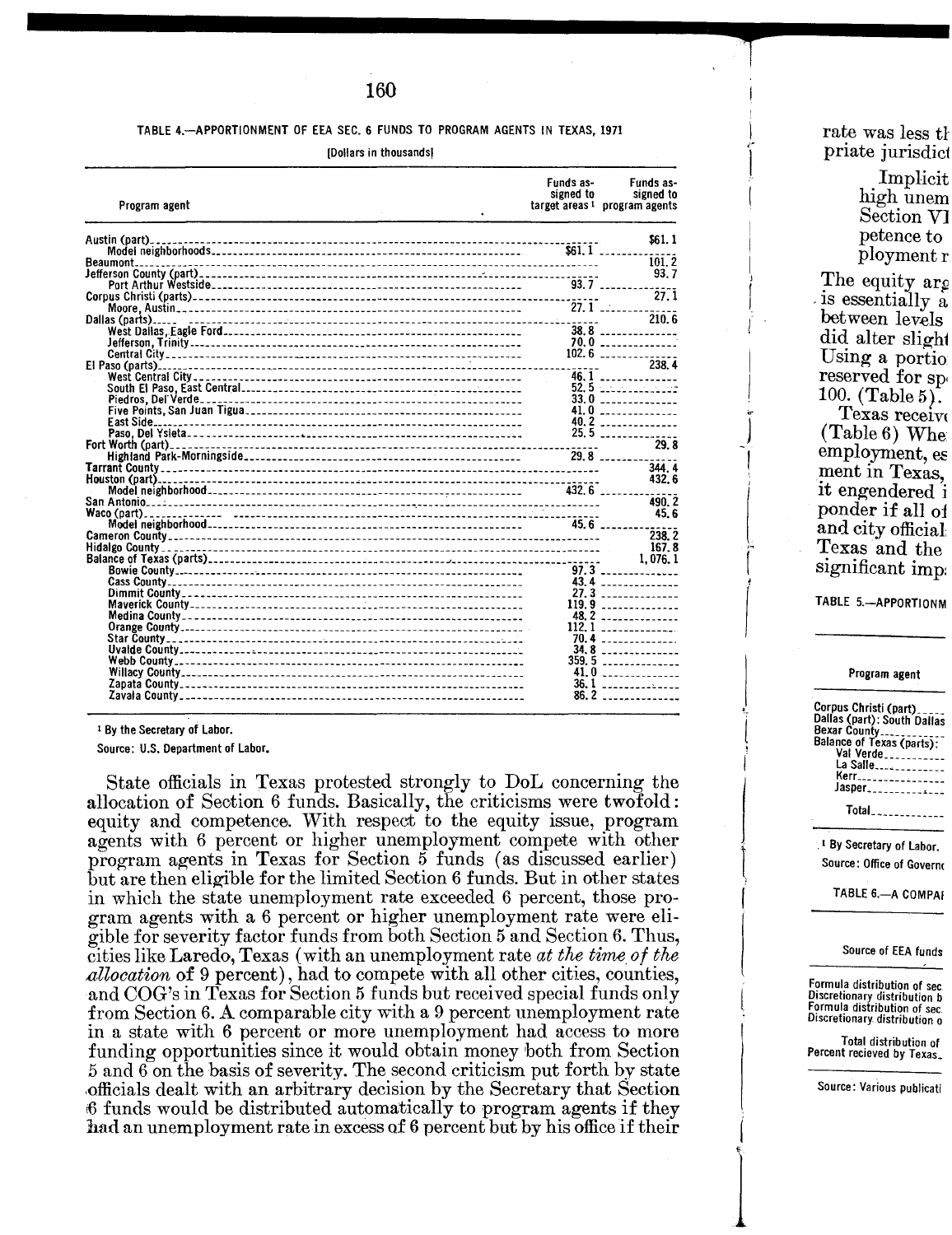**TEXAS, 1971** 

| unds as-<br>igned to                                                                   | Funds as-<br>signed to<br>t areas 1 program agents                               |
|----------------------------------------------------------------------------------------|----------------------------------------------------------------------------------|
|                                                                                        | \$61.1<br>93.7                                                                   |
| 93.7                                                                                   | $\cdots$ $\cdots$ $\frac{1}{27.1}$                                               |
| $\overline{27.1}$                                                                      | $\frac{1}{210.6}$                                                                |
| 38 8<br>70.0<br>102.6                                                                  | -----------<br>$\frac{1}{238.4}$                                                 |
| ۱<br>46.<br>5<br>52.<br>33. O<br>41.0<br>40. 2<br>5<br>25.                             | .<br>فكستشفذ والمناوي<br>-------------<br>------------<br>.<br>.<br>29.8         |
| 29.8                                                                                   | --------<br>344.4<br>432.6                                                       |
|                                                                                        | 432.6<br>490.2<br>45.6                                                           |
| 45.6<br>$-1$                                                                           | وسامات<br>238.7<br>167.8<br>1.076.1                                              |
| 97.3<br>43.4<br>3<br>119.<br>48.<br>112.<br>ı<br>. 4<br>. 8<br>5<br>359.<br>41.<br>36. | .<br>.<br>-----------<br>.<br>uuunnaanno<br>.<br>.<br>n<br>$\sim$<br>----------- |
| 86.                                                                                    | .                                                                                |

 $\sim$  concerning the as were twofold:  $\gamma$  issue, program npete with other liscussed earlier) 3ut in other states ercent, those proent rate were elid Section 6. Thus, , at the time of the er cities, counties, special funds only nemployment rate ad access to more both from Section put forth by state etary that Section cam agents if they  $\infty$  his office if their

rate was less than this but there were eligible areas within the appropriate jurisdiction. According to the memo sent to Washington,

Implicit in such a decision is that program agents having high unemployment rates are more capable of administering Section VI funds than those having less than 6 percent. Competence to administer and fund is not a function of the unemployment rate.

The equity argument certainly has merit; the competence argument is essentially a statement of disdain for the lack of good-faith trust between levels of government. In any event, the Secretary of Labor did alter slightly the amounts of Section 6 money coming to Texas. Using a portion of the \$50 million of Section 6 money that the DoL reserved for special contingencies, Texas received an additional \$435,-100. (Table  $5$ ).

Texas received 1.5 percent of the total funds distributed nationally. (Table 6) When one considers the massive problems of poverty, underemployment, escalating welfare rolls, and pockets of severe unemployment in Texas, it is obvious that EEA is undeserving of the optimism it engendered in the state when it was launched. In fact one can but ponder if all of the time and effort expended on EEA by state county and city officials is justified in the light of the meager sums received by Texas and the recognized impossibility that the act could have any significant impact on the state's burgeoning social problems.

TABLE 5.- APPORTIONMENT OF ADDITIONAL SEC. 6 FUNDS IN TEXAS FROM THE SECRETARY OF LABOR'S RESERVE ACCOUNT 1971

| Program agent                    | <b>Funds assigned</b><br>to target<br>areas <sup>1</sup> | <b>Funds assigned</b><br>to program<br>agent |
|----------------------------------|----------------------------------------------------------|----------------------------------------------|
|                                  |                                                          | $154.600$ _________________                  |
|                                  |                                                          | \$97,000                                     |
| <b>Balance of Texas (parts):</b> |                                                          | 54,900                                       |
|                                  |                                                          | $32,400$                                     |
|                                  | 25, 200                                                  | . <u>.</u>                                   |
| Total                            | 338.100                                                  | 97 000                                       |

<sup>1</sup> By Secretary of Labor.

Source: Office of Governor, State of Texas.

TABLE 6.- A COMPARISON BETWEEN NATIONAL AND TEXAS DISTRIBUTION OF FUNDS UNDER EEA, 1971

| Source of EEA funds                                                                                                                   | Total funds<br>distributed<br>nationally                    | Total funds<br>received<br>by Texas      |
|---------------------------------------------------------------------------------------------------------------------------------------|-------------------------------------------------------------|------------------------------------------|
| Discretionary distribution by Secretary of Labor of sec. 5 funds.<br>Discretionary distribution of Secretary of Labor of sec. 6 funds | \$600,000,000<br>150,000,000<br>200, 000, 000<br>50,000,000 | \$11,700,000<br>3, 500, 000<br>4,000,000 |
|                                                                                                                                       | 1,000,000,000                                               | $-15,600,000$                            |

Source: Various publications of the U.S. Department of Labor.